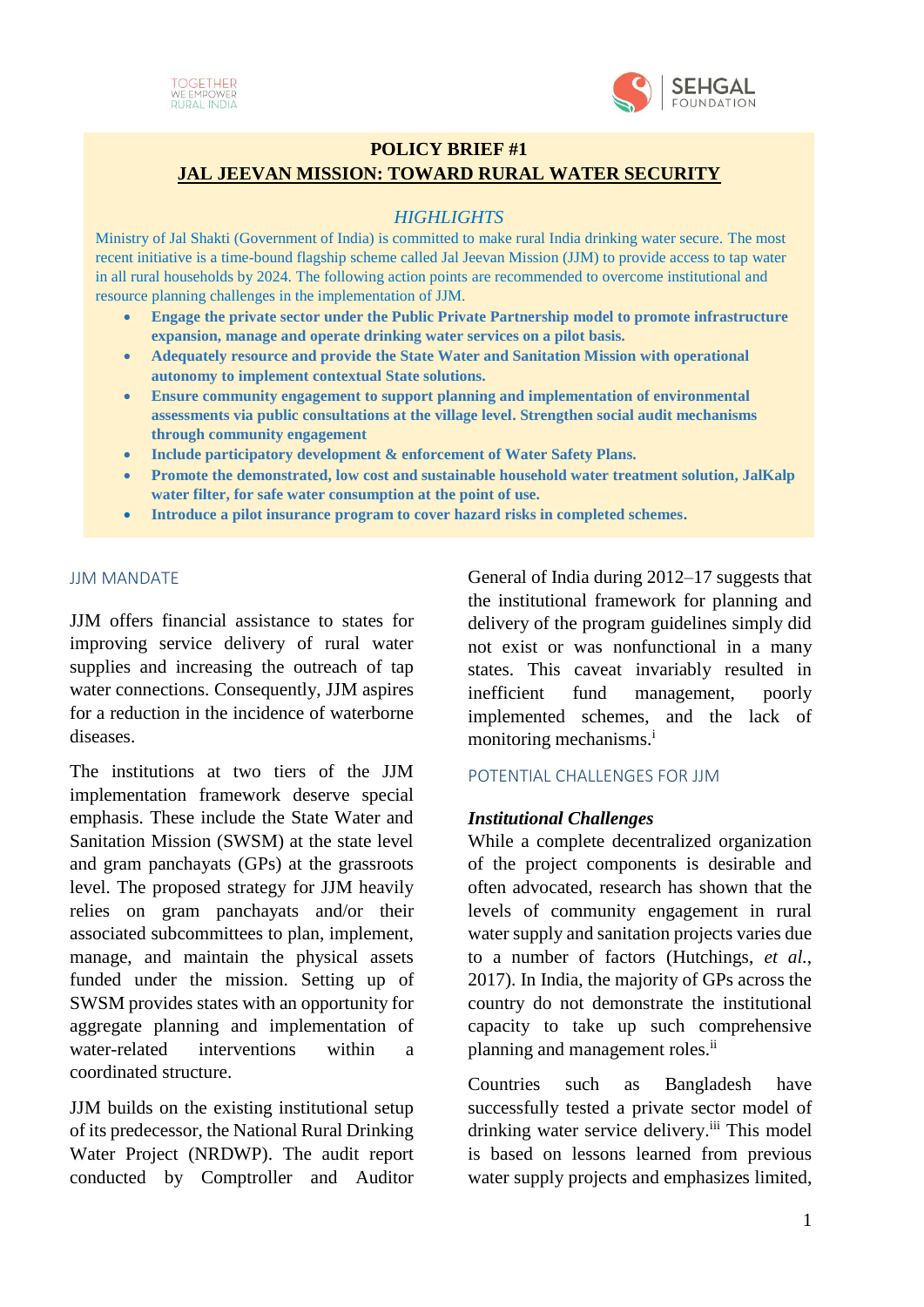

SEHGAL COUNDATION

yet critical, participation of communities in layout, planning, and tariff structure.

## *Action Points*

- Engage the private sector to promote infrastructure expansion manage operations of drinking water services on a pilot basis. For locations where private sector is not present or willing, build capacities of local institutions to undertake the O& M of the scheme.
- Include participatory development & enforcement of Water Safety Plans.
- Adequately resource and provide SWSM with operational autonomy (other than line departments) and improve their capacities to implement contextual state solutions.iv

## *Resource Planning Challenges*

There is a continued reliance on groundwater to meet drinking water demand in waterstressed parts of the country.<sup>v</sup> Groundwater in such areas (identified as priority areas under JJM) run the risk of competing demands for groundwater with agriculture and industrial purposes and pose a long-term threat to the sustainability of rural water supply systems. The availability of groundwater resources is also subject to wide environmental and climate variability in the face of climate change in the future.

While the policy recognizes the need for state governments to implement a regulatory policy to abate the risk of groundwater depletion, community engagement should be sought in supporting planning and implementation of environmental assessments.

Indian experience suggests that tap, tube wells and hand pumps were most problematic in terms of quality of water (per NSS 54th round) (Ravichandran and Boopathi, 2002). Factors such as groundwater contamination, poor maintenance of rural water supply systems and the lack of awareness on the process of

contracting diarrhoeal diseases add to the problem and are often difficult to address completely. Research has shown (Wright, Gundry and Conroy, 2004) that the reduction in the incidence of waterborne diseases is contingent on the consumption of safe water at the point of use.

## *Action Points*

- Seek community engagement to support planning and implementation of environmental assessments via public consultations at the village level.<sup>vi</sup>
- Strengthen social audit mechanisms through community engagement
- Introduce pilot insurance program to cover hazard risks in completed schemes.
- Promote demonstrated household water treatment solution like JalKalp water filter, a low-cost sustainable solution for safe water consumption at the point of use. This technology offers integration with other suitable technologies to address specific contaminants.

The development of 4.5 kg filter, offers increased filtration rate and better portability than conventional biosand filters. It is effective against E.coli, total coliforms, arsenic, turbidity, and iron contamination. The filter integrates the germicidal properties of copper with conventional filtration.

JalKalp can be operated without electricity, which is a bonus considering the



electricity supply in many villages in Bihar is erratic. JalKalp is also environment-friendly with a minimal carbon footprint and does not require regular replacement of parts. It is not expensive and requires small capital investment from the end user. There is no recurring cost of operation or expensive parts to replace. In JalKalp, the filtering materials, i.e., sand and gravel, present in the filter are easily and locally available.

Water quality tests have demonstrated JalKalp's performance and the organisation are looking to collaborate with entrepreneurs who can adopt a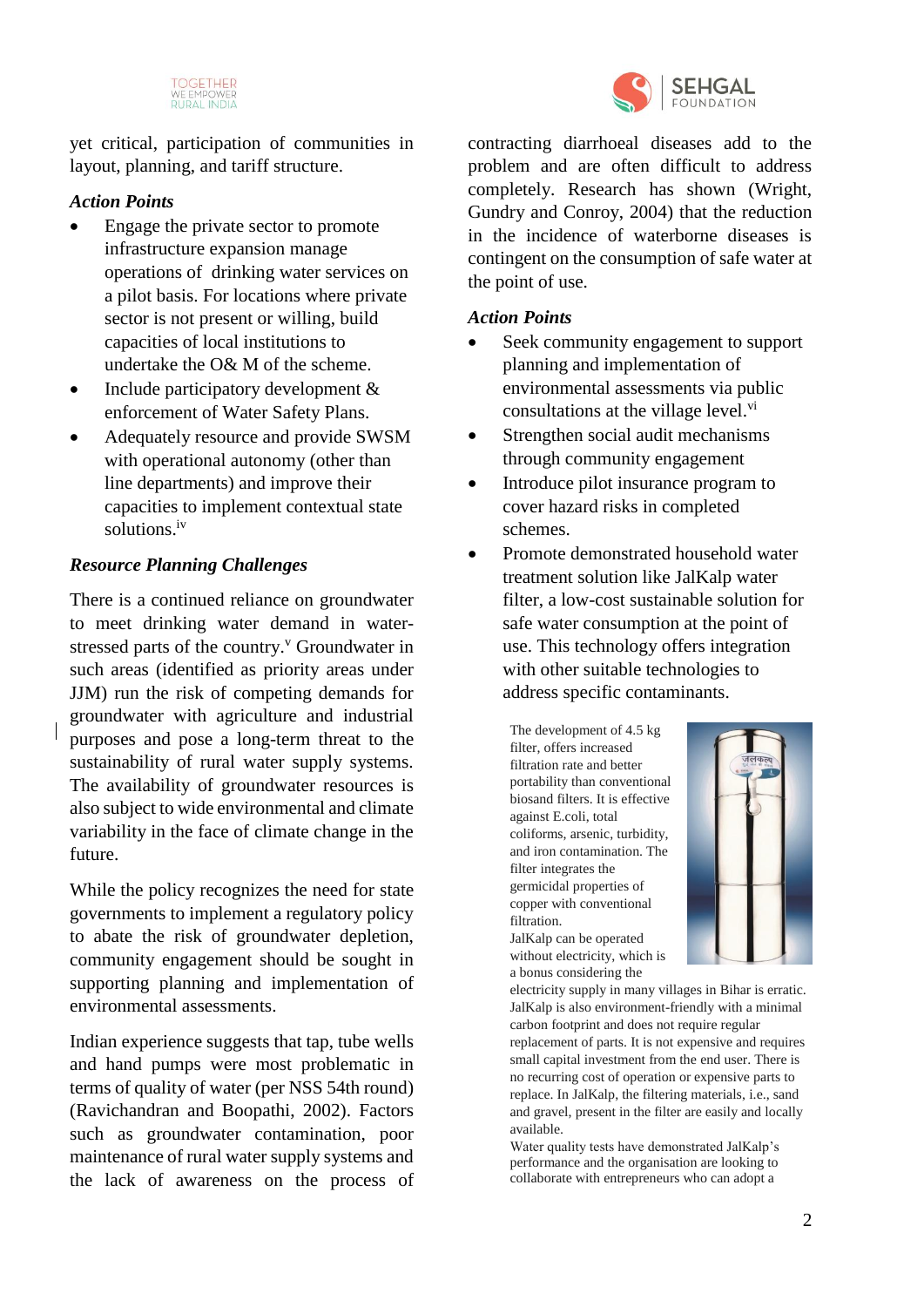



market-based approach to the demand for safe water and sell affordable household filters. This can go a long way in providing safe water to local areas. **For more information visit:** [http://www.smsfoundation.org/wp](http://www.smsfoundation.org/wp-content/uploads/jalkalp-water-filter.pdf)[content/uploads/jalkalp-water-filter.pdf](http://www.smsfoundation.org/wp-content/uploads/jalkalp-water-filter.pdf)

## ABOUT SEHGAL FOUNDATION

S M Sehgal Foundation (Sehgal Foundation) is a public, charitable trust registered in India since 1999. Our mission is to strengthen community-led development initiatives to achieve positive social, economic, and environmental change across rural India. We envision every person across rural India empowered to lead a more secure, prosperous, and dignified life.

#### <http://www.smsfoundation.org/>

#### **REFERENCES**

Hutchings, P., *et al.* (2017) "Revisiting the history, concepts and typologies of community management for rural drinking water supply in India," *International Journal of Water Resources Development*, 33(1), 152–169. doi: 10.1080/07900627.2016.1145576.

Ravichandran, M., and Boopathi, S. (2002) "Economic and Environmental Status of Drinking Water Provision in Rural India 1," *Journal of Social and Economic Development*, IV(2).Available at: http://www.isec.ac.in/JSED/JSED\_V4\_I2\_17 0-198.pdf.

Wright, J., Gundry, S., and Conroy, R. (2004) "Household drinking water in developing countries: A systematic review of microbiological contamination between source and point-of-use," *Tropical Medicine and International Health*, 9(1), 106–117. doi: 10.1046/j.1365-3156.2003.01160.x.

iii Bangladesh Water Supply Program Project (BWSPP, IDA Grant No. H101-BD) piloted innovative service delivery models including rural piped water supply schemes with private sponsor involvement and showed significant sector advancement. As cited in Implementation Completion and Results Report (Report No. ICR 00004515).

<sup>i</sup> Comptroller and Auditor General of India on Performance Audit of National Rural Drinking Water Programme Report 15 of 2018 in its Chapter IV reported delays in about half of the sanctioned works (a majority due to administrative reasons), underutilization of funds to the extent of 13.3 to 24.6 percent under heads of coverage, water quality, sustainability and O&M; and underutilization of funds for monitoring activities up to 49 percent. <u>.</u>

ii Evident through less than three quarters of 247920 GPs in the country having prepared a Gram Panchayat Development Plan. [http://planningonline.gov.in/ReportData.do?Rep](http://planningonline.gov.in/ReportData.do?ReportMethod=getManualgpdp) [ortMethod=getManualgpdp](http://planningonline.gov.in/ReportData.do?ReportMethod=getManualgpdp) Accessed on 19.1.2020. Report of the Comptroller and Auditor General of India on Performance Audit of National Rural Drinking Water Programme suggests the lack of bottom-up approach in planning and implementation is evident through shortcomings in setting up and functioning of subcommittees for management of water and sanitation works under gram panchayats.

iv A community-centered Rural Water Supply System approach through an apex institution such as the Fund Board was seen as a distinctive feature that led to the success of the project in Nepal as cited in Implementation Completion and Results Report (Report No. ICR 1565) of the Second Rural Water Supply and Sanitation Project.

v In our analysis we consider overexploited categorized assessment units from ten states namely Karnataka, Telengana, Uttar Pradesh, Bihar, Rajasthan, Haryana, Andhra Pradesh, Maharashtra, Gujarat, and Madhya Pradesh. These ten states together contain around 49% of the overexploited assessment units in the